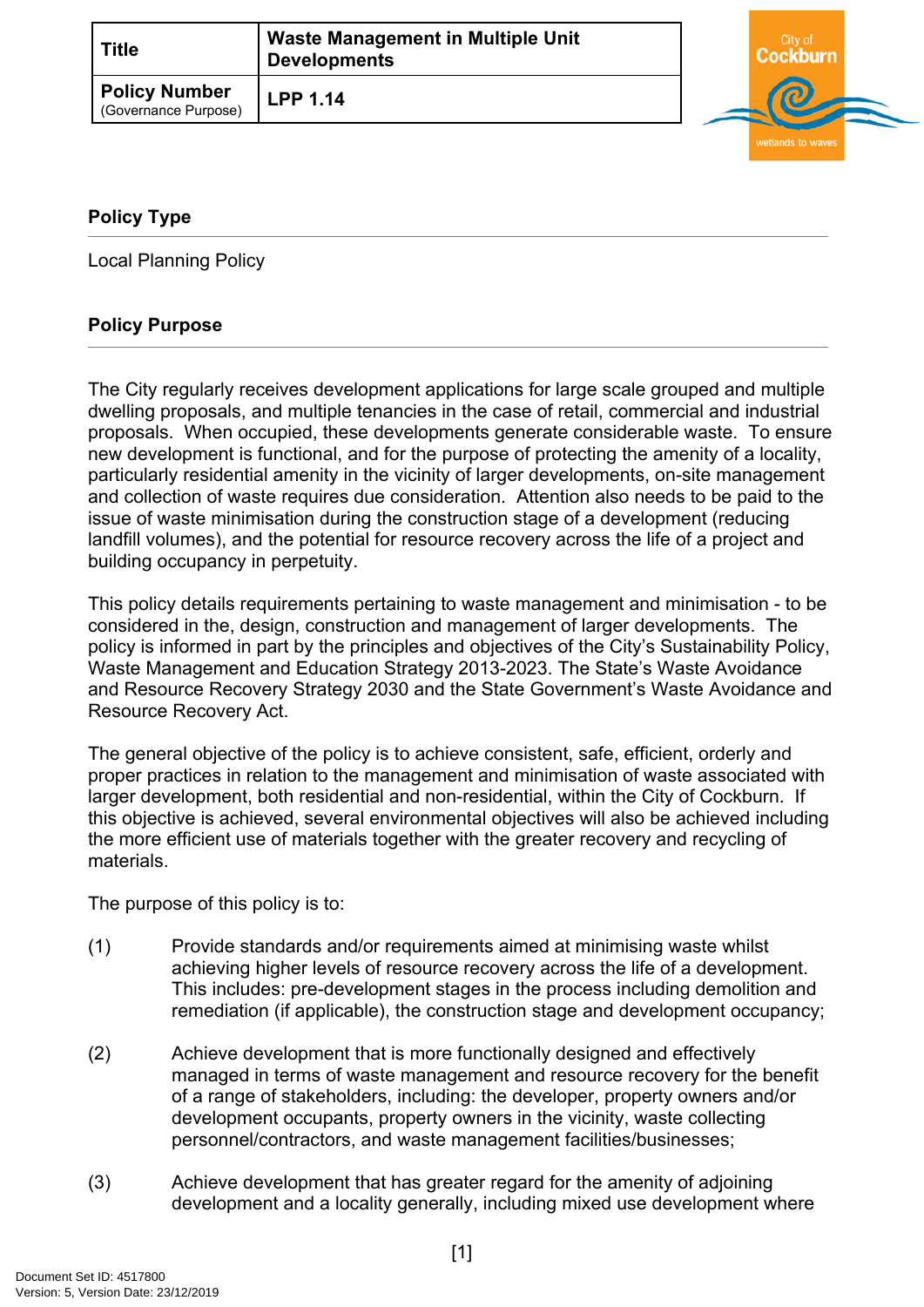| <b>Title</b>                          | <b>Waste Management in Multiple Unit</b><br><b>Developments</b> | City of<br>:ockburn |  |
|---------------------------------------|-----------------------------------------------------------------|---------------------|--|
| Policy Number<br>(Governance Purpose) | <b>LPP 1.14</b>                                                 |                     |  |

residential and non-residential development should co-exist successfully with minimal impact/s on the other;

- (4) Provide for the safer, more hygienic handling (storage), collection and sorting of waste and recyclables by residents and employees, and those working in the waste management industry;
- (5) Provide for waste management and minimisation in a manner that protects the environment, including: the prevention of both 'on' and 'off' site pollution, with a greater emphasis on Ecologically Sustainable Development (ESD), notably higher levels of resource recovery and increased recycling (contributing to a reduction in use of natural resources);

Provide for efficient, practical and safe waste collection.

## **Policy Statement**

- (1) A Waste Management Plan (WMP) is to be submitted and approved prior to the issue of planning approval with the following categories of Development Application:
	- 1. Residential
		- (a) Grouped dwelling proposals where simple bin presentation for roadside collection is not possible or desirable as determined by City;
		- (b) Four or more multiple or grouped dwellings;
		- (c) Aged or dependant persons developments comprising more than 10 beds/dwellings or where simple bin presentation for road-side collection is not possible or desirable as determined by the City; and
		- (d) Lodging houses.
	- 2. Mixed Use Developments (comprising both Residential and Non-Residential).
	- 3. Non-Residential Development
		- (a) All types of non-residential development where waste is generated, including commercial (office, showroom, warehouse), industrial (all types), retail (shops) and food and beverage type establishments (cafes, restaurants etc).
- (2) The WMP is to include the following:
	- 1. In the case of demolition and/or remediation:
		- (a) Site plan showing on-site materials storage areas, collection points and vehicular access/egress arrangements;
		- (b) Details of materials and quantities thereof to be re-used (on-site), recycled or to be sent to landfill;
		- (c) Measures to be implemented for the purpose of minimising the delivery of waste generally to landfill.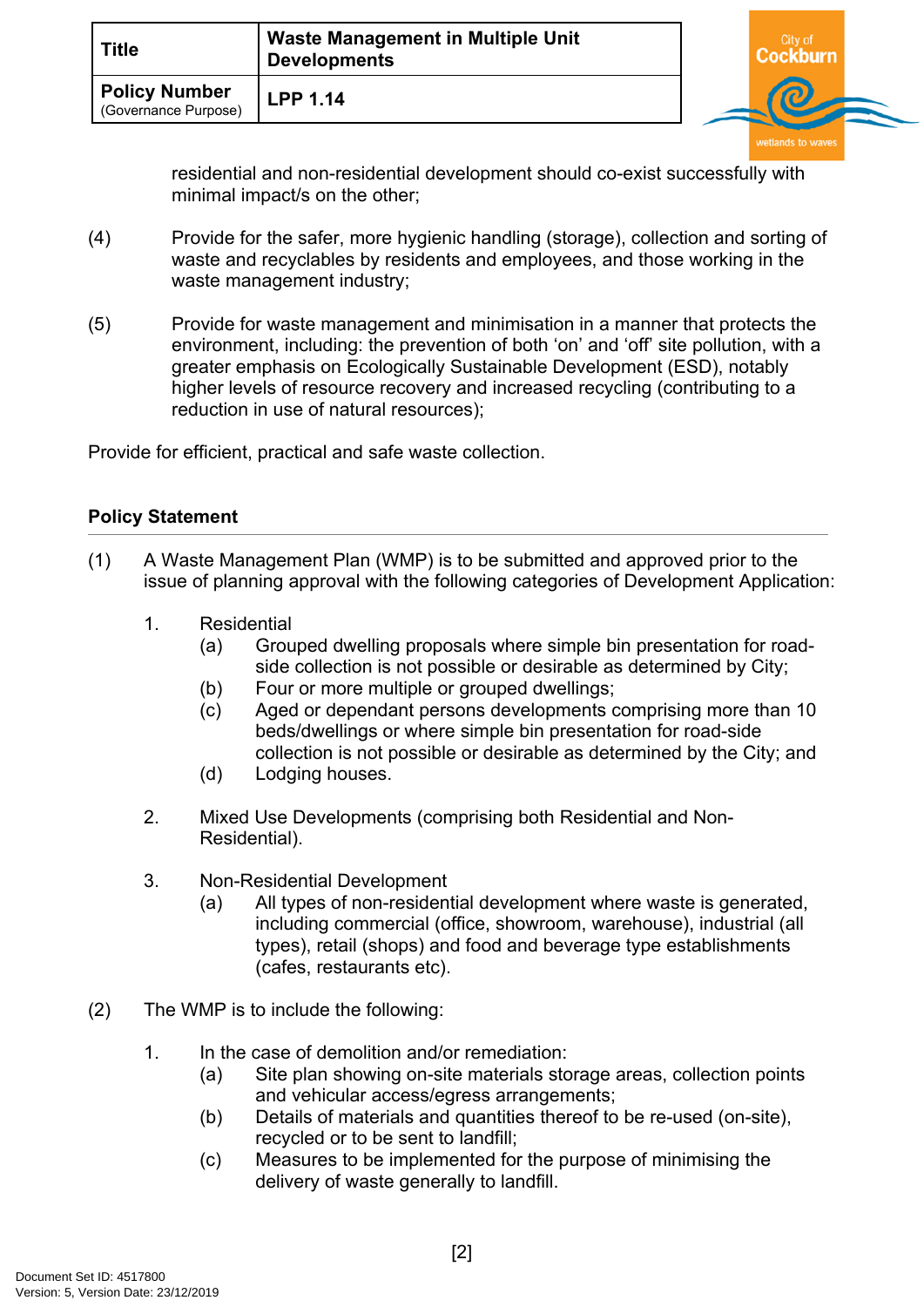| <b>Title</b>                                 | <b>Waste Management in Multiple Unit</b><br><b>Developments</b> | City of<br>:ockburn |  |
|----------------------------------------------|-----------------------------------------------------------------|---------------------|--|
| <b>Policy Number</b><br>(Governance Purpose) | <b>LPP 1.14</b>                                                 |                     |  |

- 2. In the case of new development:
	- (a) Measures to be implemented for the purpose of minimising the delivery of waste to landfill during construction, including: the separation on-site of like materials for re-use or recycling, nominated on-site collection points, and the requirements/expectations of the builder and sub-contractors regarding waste.
	- (b) Measures to be implemented for the purpose of minimising the delivery of waste to landfill during occupation, including: the on-site separation of materials for recycling, on-site collection points, and the expectations of owners and/or occupants/tenants.
	- (c) Site Plan showing the location and size of on-site storage, the collection point/s, pedestrian and vehicular access to the collection point/s (in the case of site collection) and/or the location of the bin pad in the case of road side collection.
	- (d) Detailed plan and elevation showing the size and design of the storage area in accordance with the minimum requirements below. If not shown on the Site Plan, turning circles (manoeuvring details) are to be shown on a separate plan.
	- (e) An estimation of waste volume likely to be generated when the development is occupied, including the potential for an increase in volume (due to an increase in the density of a residential development or a change of use in non-residential development). In this regard, the City provides a weekly recycling service. The City requires a reduction in the bin numbers to 1 set (1 yellow and 1 green top) of bins/3 residential units managed by a caretaker or equivalent.
	- (f) Details of the intended method of collection and associated equipment i.e. by the City of Cockburn and/or private contractor ensuring servicing bins can be completed by the waste truck without reversing, time and management of collection i.e. by individuals, strata managers and/or caretaker/s, cleaning and maintenance of on-site waste management areas etc;
	- (g) Details of advice to be provided to property owners and/or development occupants (both residential and non-residential) regarding the WMP;
	- (h) Details of any contract/s with cleaners and/or waste contractors, including the requirements of the contract/s;
	- (i) Plans to incorporate new waste management technologies and practices in the WMP;
	- (j) Details of how a WMP will continue to be applied in perpetuity across the life of a development, via for example, reference to such in the Strata Management Statement (including details regarding the process for changing a WMP and the City's involvement in such).
- (3) Minimum requirements to be addressed in a WMP:
	- 1. Residential
		- (a) On-site storage capable of containing a minimum of one (1) weeks waste and recycled material within a communal bin store;
		- (b) The provision of a minimum one (1) square metre per dwelling for waste storage within a communal bin store. This requirement stands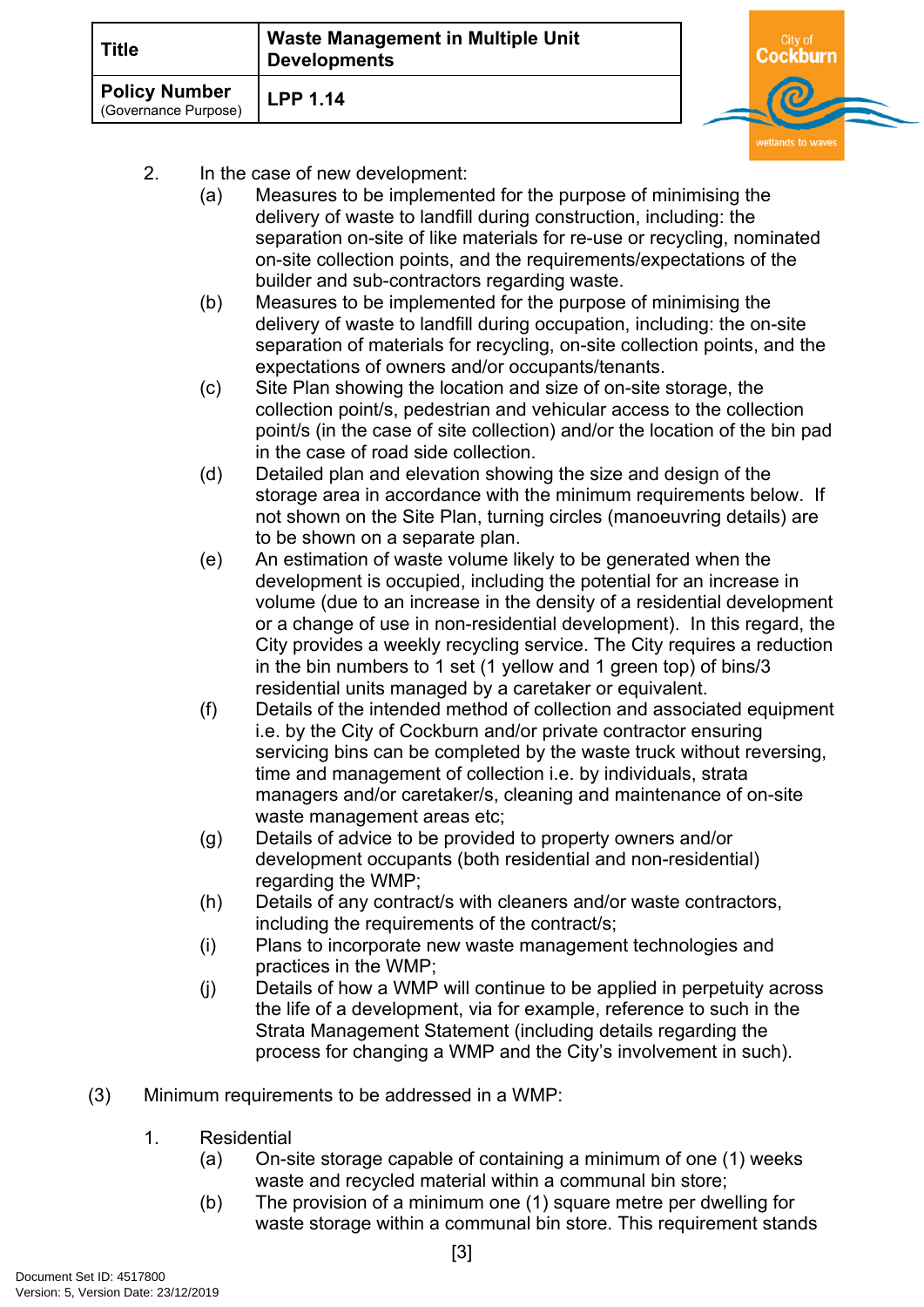| <b>Title</b>                                 | <b>Waste Management in Multiple Unit</b><br><b>Developments</b> | Citv o |  |
|----------------------------------------------|-----------------------------------------------------------------|--------|--|
| <b>Policy Number</b><br>(Governance Purpose) | <b>LPP 1.14</b>                                                 |        |  |

regardless of (2(e) above) the reduction in bin numbers to 1 set of bin/3 residential units or the waste volume estimates;

- (c) On-site storage being conveniently located to the point of collection and out of public view;
- (d) Suitably located and signed (if required according to the City of Cockburn's specification) road side bin collection pad/s (taking into account pedestrian and vehicular movement across the front of, or into and out of a property, walls, fencing and landscaping at the front of a property, and kerbside parking);
- (e) Removal of bins from the collection point (internal or road side) the day of collection.
- 2. Non-Residential Development
	- (a) On-site storage capable of containing a minimum of one (1) weeks waste and recycled material;
	- (b) Area of waste storage:
		- i. Office/Showroom/Warehouse: 1m²/200m² Gross Floor Area (GFA);
		- ii. Industrial: 1m<sup>2</sup>/100m<sup>2</sup> GFA. Note: waste generated "use" specific and storage capacity to relate to industry type;
		- iii. Retail (shop): 2m<sup>2</sup>/200m<sup>2</sup> GFA;
		- iv. Restaurant/Café: 1m²/20 seats, or 1m²/100 meals served;
		- v. Tourist Accommodation (hotel, serviced apartments etc): 1m²/12 rooms.
	- (c) The potential for up to two (2) collections per week taking place at food premises (restaurants/cafes) or premises involved in food processing/production (or similar activities).
	- (d) Premises involved in the processing, retail and/or wholesale of animal products where the waste generated contains 20% by weight or volume of fish, poultry or meat, and/or generates 50 litres of seafood, poultry or meat waste per day, must refrigerate this waste prior to collection.
- (4) General Requirements (applicable to both Residential and Non-Residential Development)
	- 1. Mandatory (Required)
		- (a) Bin stores shall be provided in the basement, part basement or undercroft level of a development when waste is collected from one, or all of these levels;
		- (b) Where waste and recyclables are to be collected in the basement level or similar, collection is to take place in the vicinity of the bin store. The bin presentation area or collection point is to be flat, with the travel path between the bin store and collection point/vehicle clear of steps or kerbs. The distance between the bin store and the presentation should be ideally no greater than 10m.
		- (c) Minimum clearance required in the basement, part basement or undercroft levels of a development is 2.4m. This includes clearance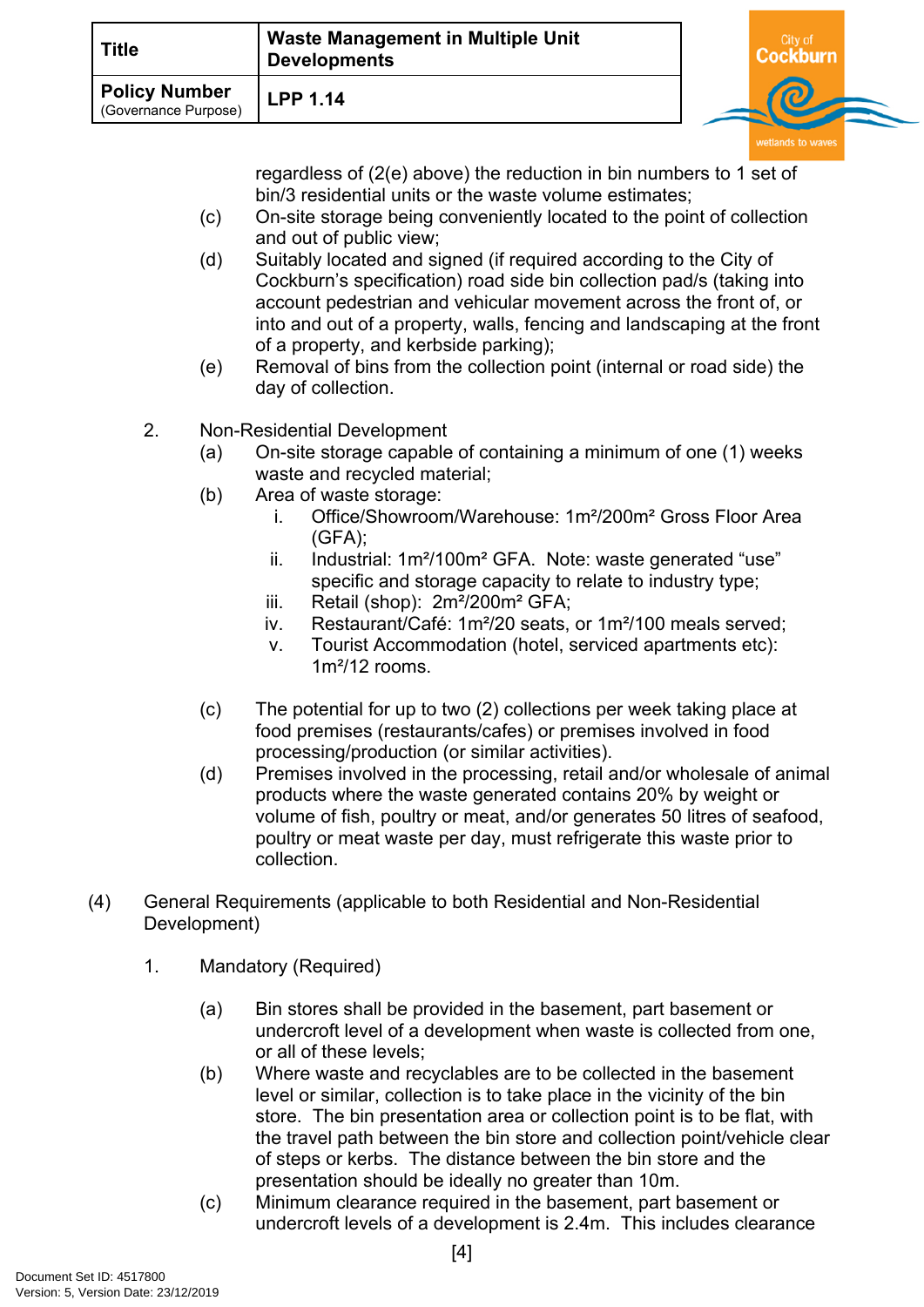| Title                                        | <b>Waste Management in Multiple Unit</b><br><b>Developments</b> |   |  |
|----------------------------------------------|-----------------------------------------------------------------|---|--|
| <b>Policy Number</b><br>(Governance Purpose) | <b>LPP 1.14</b>                                                 | ౚ |  |

to all structural beams, pipe work, services or similar. The City's Waste Services shall be notified prior to any modification to the basement clearances.

- (d) Minimum driveway width is 4m. On-site manoeuvring (turning circles etc) is to provide for ease of collection and vehicle egress in a forward manner. Where a turn-table is to be installed to facilitate forward egress, the turn-table requires a minimum 20 tonne capacity. Basements must be designed such that the service of waste bins can occur without the requirement to reverse the waste vehicle. A 12.8m diameter minimum turning circle is required for the low profile waste truck.
- (e) Access ramps and driveway gradients serving basements, part basements or undercroft areas are to cater for long wheel base vehicles 7.2m in length with a maximum gradient of 1:4.5.
- (f) Where approval is given for the collection of waste and recyclables from the road (at the pre-application stage, or via the development application process), consideration needs to be given to a 12.5m long truck where access and/or manoeuvrability are difficult or limited.
- (g) Waste storage, management and collection in mixed use developments and/or buildings are to be separate and self contained/secured (with separate access arrangements). Where secured, a compatible key system is necessary to enable access by collecting personnel/contractors. This includes the City of Cockburn where the City is the collector. The City's Waste Services Unit is to be consulted regarding the system prior to installation. All costs associated with the system are the responsibility of the developer, property owner/s and/or the strata managers.
- (h) A caretaker or strata management representative is to manage waste and recycling to ensure bins are filled consecutively, with only full bins to be presented on collection day.
- (i) All putrescible waste awaiting collection is to be stored in a Mobile Garbage Bin/s (MGB). Alternative storage containers with permanent tight fitting lids and smooth washable internal surfaces may be approved by the City.
- (j) External bin stores shall be surrounded by 1.8 metre high walls or fencing with a self-closing gate. Internal bin stores i.e. within a basement are to be separately ventilated with a system complying with Australian Standard 1668 (AS1668). The ventilation outlet is not to be in the vicinity of windows or intake vents associated with other ventilation systems.
- (k) Bin stores shall be designed and erected in a manner that has regard for the design and appearance of the development of which they are a part. Suitable clearance to enable safe and unimpeded collection is also required. In this regard, clearance to buildings, hard and soft landscaped elements, and on/off-site parking is to be taken into account.
- (l) Bin stores shall have 75mm concrete floors grading to a 100mm industrial floor waste (including a charged 'water-trap' connected to sewer or an approved septic system), with a hose cock to enable bins and/or the enclosure to be washed out. An alternate floor surface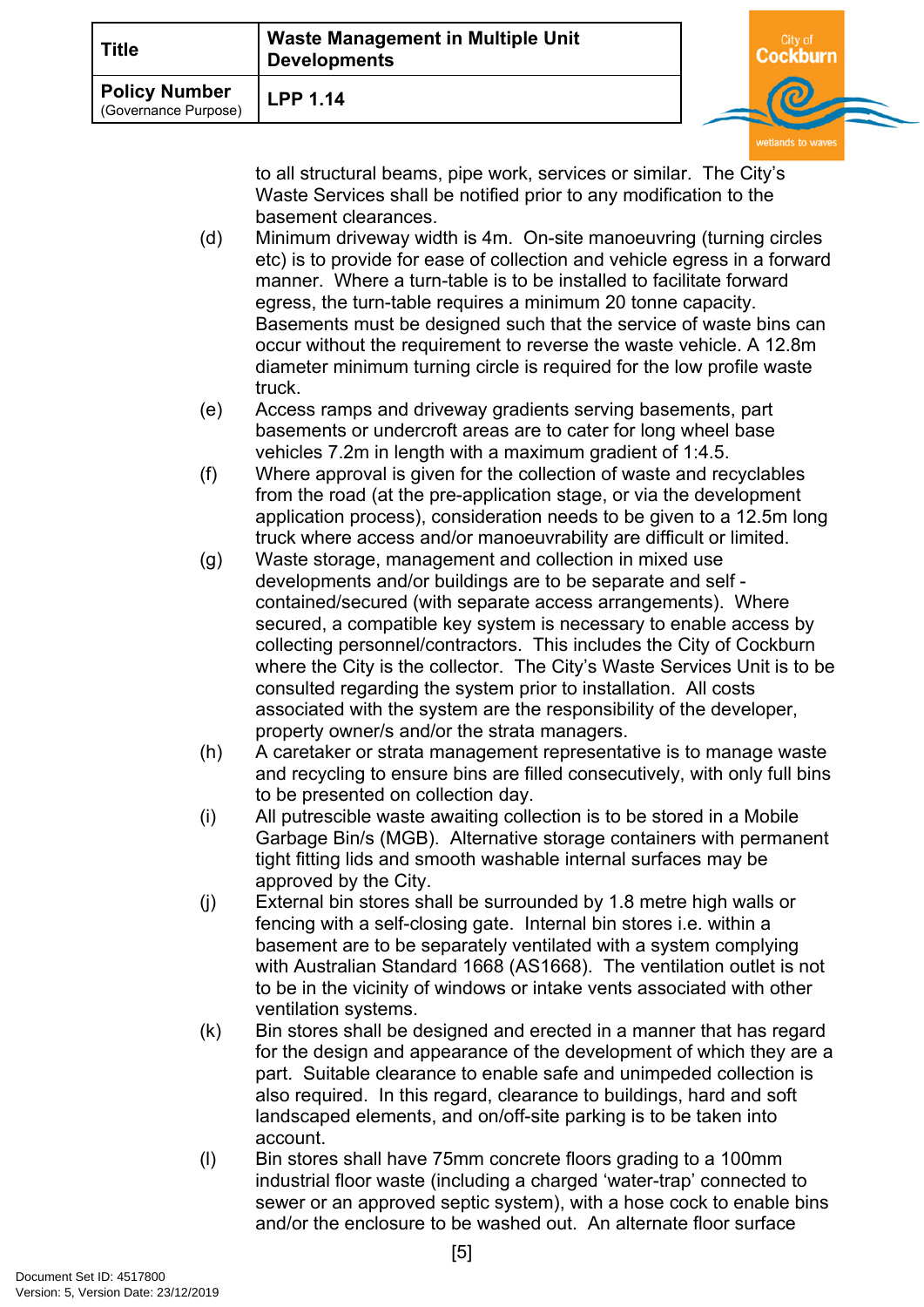| Title                                 | <b>Waste Management in Multiple Unit</b><br><b>Developments</b> | City of |  |
|---------------------------------------|-----------------------------------------------------------------|---------|--|
| Policy Number<br>(Governance Purpose) | <b>LPP 1.14</b>                                                 |         |  |

may be approved by the City's Waste Manager. The bin store(s) must be a minimum of 2m wide to allow a horizontal bin wash and ensuring the effluent grades to sewer. This clause does not apply to developments of five dwellings or less unless the bin store is enclosed.

- (m) Bin store internal walls shall be cement rendered (solid and impervious) to enable easy cleaning. Ceilings in bin stores shall be finished with a smooth faced, non-absorbent material capable of being easily cleaned. This clause does not apply to developments of five dwellings or less unless the bin store is enclosed.
- (n) Bin store walls and ceilings shall be finished or painted in a light colour. This clause does not apply to developments of five dwellings or less unless the bin store is enclosed.
- (o) Bin stores shall be constructed in a manner that prevents the entry of vermin;
- (p) Bin stores shall be provided with artificial lighting, sensor or switch controlled both internal/external to the room or area. All lighting in open areas is to comply with AS4282-1997 (Control of Obtrusive Outdoor Lighting). This clause does not apply to developments of five dwellings or less unless the bin store is enclosed.
- (q) Bin stores require the following signs and/or information to be displayed:
	- i. A sign stating "NO STANDING" at the entrance to the room/area.
	- ii. A clearly visible "DANGER" sign in the vicinity of the entrance to the room/area.

Standard signage (details available in the City's Resource Recovery Calendar for Domestic Waste distributed with Rates Notices) explaining waste management and what materials are suitable for recycling (to be posted/erected in all bin stores.

- (r) Any external bin store greater than 20m² is required to be covered to prevent storm water entering the sewer.
- (s) Bin stores in basements or ground floor car parks to be fitted with double doors.
- (t) As waste vehicles idle for extended periods outside bin stores in basements or ground floor car parks, designers should consider the classification and placement of thermal detectors so as not to trigger a false alarm.
- (u) As laneways are designed for the servicing of waste, the City may require residents to place their bins on one side of the laneway to increase the operating space and safe movement of the waste truck.
- 2. Preferred (Recommended)
	- (a) Double doors should be fitted to bin stores to improve accessibility and bin movement.
	- (b) Where applicable in the case of non-residential use or development, waste contract provisions should require the collection and recycling of low/high grade office paper and other office equipment, including: batteries, smoke detectors, fluorescent tubes, computers and televisions from the waste stream.